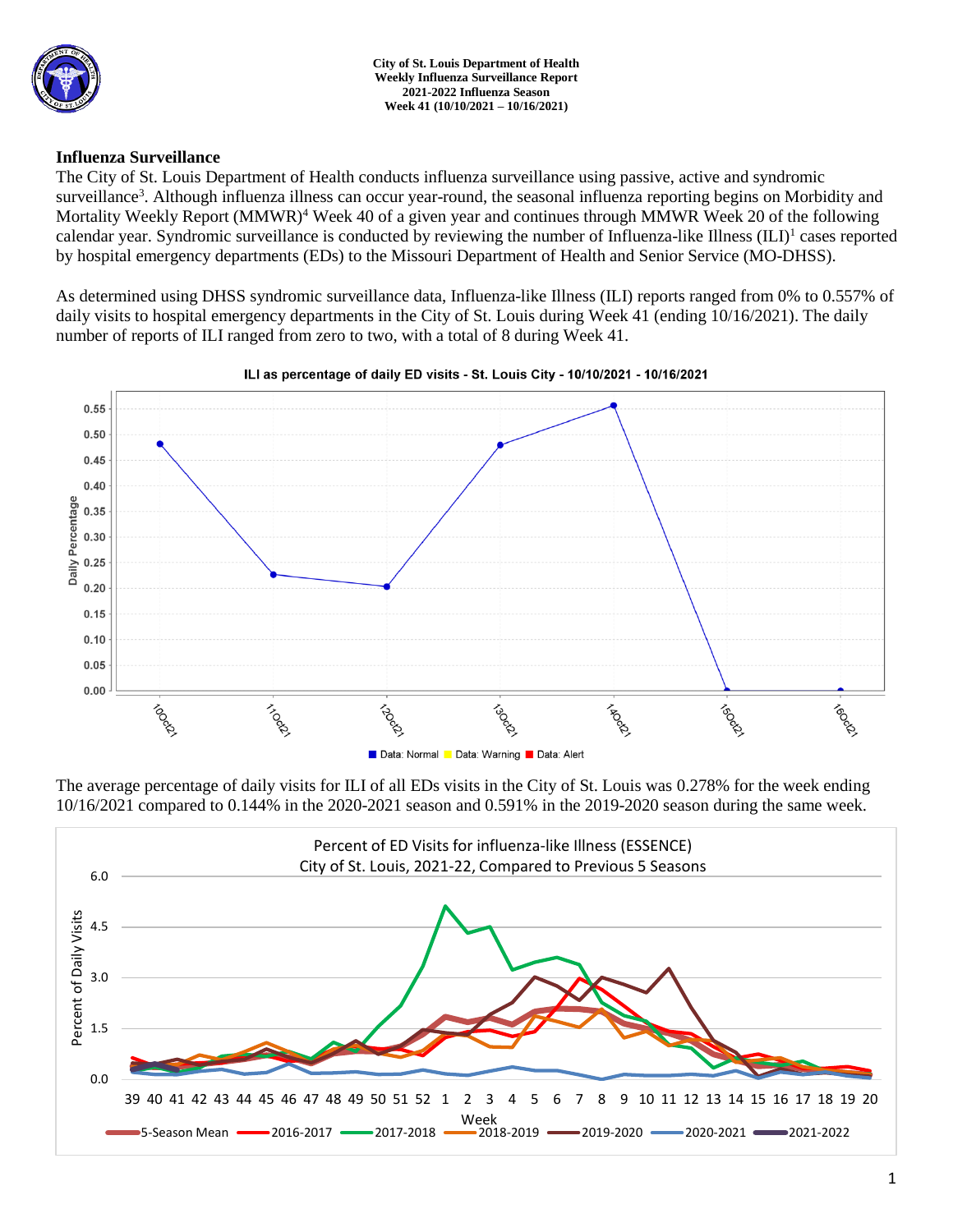

Passive Surveillance is conducted through reporting of confirmed influenza cases<sup>2</sup> from various surveillance sites like hospitals, offices of healthcare providers, and laboratories. As of the current influenza season, for the week ending 10/16/2021, there has been one case of Influenza A and three cases of Influenza B, for a total of four influenza cases in the City of St. Louis. Influenza A accounted for 25%, while influenza B accounted for 75% of total influenza cases. The data for the latest two weeks is provisional and is subject to change in the following weeks.

# **Table 1: Number of Laboratory Positive Influenza Cases by Influenza Type**

| Influenza Type              | Week 39<br>$(09/26/2021 -$<br>10/2/2021 | Week 40<br>$(10/3/2021 -$<br>10/9/2021 | Week 41<br>$(10/10/2021 -$<br>10/16/2021) | 2021-2022*<br>Season-to-Date | Percentage |  |
|-----------------------------|-----------------------------------------|----------------------------------------|-------------------------------------------|------------------------------|------------|--|
| Influenza A                 | 0                                       |                                        |                                           |                              | 25%        |  |
| Influenza B                 |                                         |                                        | 0                                         |                              | 75%        |  |
| Influenza unknown / Untyped | 0                                       |                                        | 0                                         | 0                            | 0%         |  |
| <b>Total</b>                |                                         |                                        |                                           |                              | 100%       |  |

# **Table 2: Number of Laboratory Confirmed Influenza Cases by Age Group**

| <b>Age Group</b> | Week 39<br>$(09/26/2021 -$<br>10/2/2021 | Week 40<br>$(10/3/2021 -$<br>10/9/2021 | Week 41<br>$(10/10/2021 -$<br>10/16/2021) | 2021-2022*<br>Season-to-Date | Percentage |
|------------------|-----------------------------------------|----------------------------------------|-------------------------------------------|------------------------------|------------|
| 0 to 4 years     |                                         |                                        |                                           |                              | 25%        |
| 5 to 14 years    | 0                                       | 0<br>0                                 |                                           | 0                            | 0%         |
| 15 to 24 years   | 0                                       | O                                      | 0                                         | 0                            | 0%         |
| 25 to 49 years   |                                         | 0                                      | 0                                         |                              | 25%        |
| 50 to 64 years   | $\mathbf 0$                             |                                        | 0                                         |                              | 25%        |
| 65+ years        | O                                       |                                        | 0                                         |                              | 25%        |
| <b>Total</b>     |                                         |                                        |                                           | 4                            | 100%       |

# **Table 3: Number of Laboratory Confirmed Influenza Cases by Age Group and Type**

For Cases Reported between 09/26/2021 and 10/16/2021

| <b>Age Group</b> | <b>Type A</b> |       | <b>Type B</b> |      | <b>Unknown Type</b> |   | <b>Total</b> |      |
|------------------|---------------|-------|---------------|------|---------------------|---|--------------|------|
|                  | n.            | %     | n             | %    | n                   | % | n            | %    |
| 0 to 4 years     |               | 100.0 |               | 0.0  |                     |   |              | 25.0 |
| 5 to 14 years    |               | 0.0   |               | 0.0  |                     |   |              | 0.0  |
| 15 to 24 years   |               | 0.0   |               | 0.0  |                     |   |              | 0.0  |
| 25 to 49 years   |               | 0.0   |               | 33.3 |                     | 0 |              | 25.0 |
| 50 to 64 years   |               | 0.0   |               | 33.3 |                     | 0 |              | 25.0 |
| 65+ years        |               | 0.0   |               | 33.3 |                     | 0 |              | 25.0 |
| Total            |               |       |               |      |                     |   |              |      |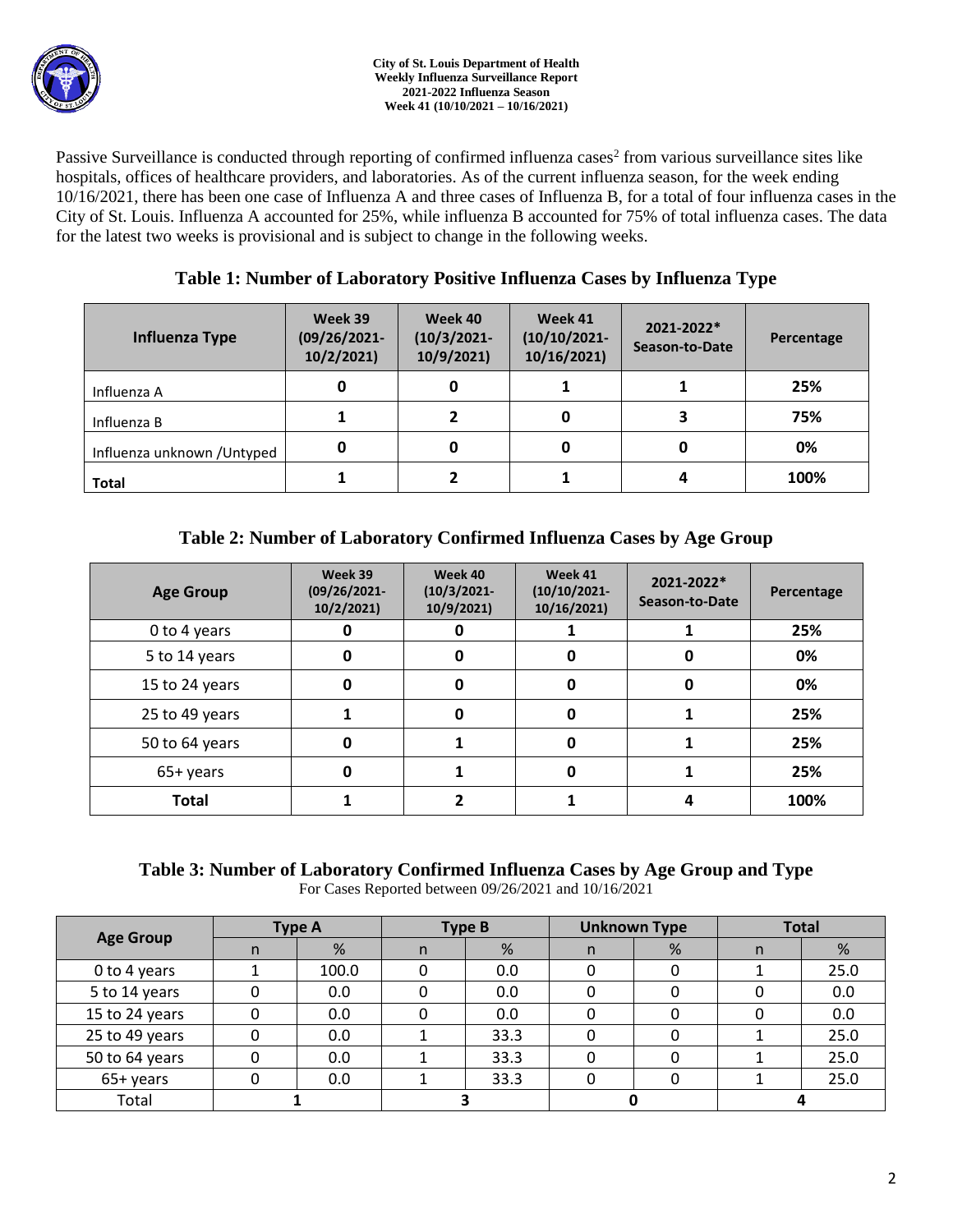

| <b>Previous</b><br><b>Seasons</b> | 2016-2017 | 2017-2018 | 2018-2019 | 2019-2020 | 2020-2021 | 2021-2022 | 5-Season<br><b>Mean</b> | 5-Season<br><b>Median</b> |
|-----------------------------------|-----------|-----------|-----------|-----------|-----------|-----------|-------------------------|---------------------------|
| Week 39                           |           |           |           |           |           |           |                         |                           |
| Week 40                           |           |           |           |           |           |           |                         |                           |
| Week 41                           |           |           |           |           |           |           |                         |                           |

# **Table 4: Total Number of Laboratory Confirmed Influenza Cases Through Previous 5 Seasons**



## **City of St. Louis Influenza Outbreaks:**

During the week ending 10/16/2021, no influenza outbreaks have been reported to the City of St. Louis Department of Health.